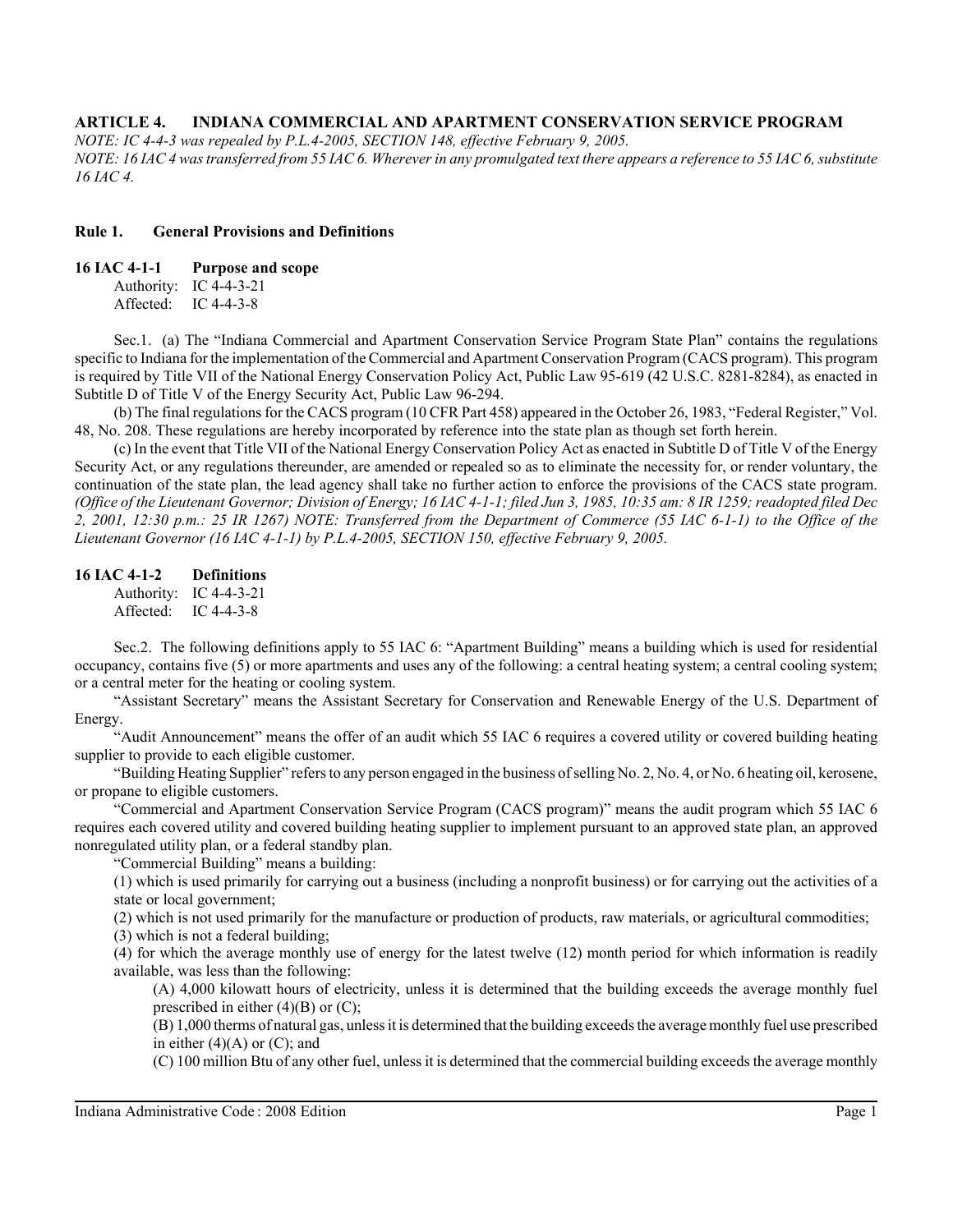fuel use prescribed in  $(4)(A)$  and  $(B)$ ;

(5) for purposes of determining the consumption limits in (4), all exterior devices which are connected to the same meter as the building may be considered part of the building;

(6) for purpose of 55 IAC 6, "building" means any space which has permanent walls with no openings connecting the space to any adjacent conditioned space, is separately heated and cooled, and has its own meter(s).

"Covered Building Heating Supplier" means a building heating supplier included in a state plan.

"Covered Utility" means in any calendar year a public utility (regulated or nonregulated) which during the second preceding calendar year had either:

(1) sales of natural gas for purposes other than resale which exceeded ten billion cubic feet ( $10 \times 10^9$  cu. ft.) or;

(2) sales of electric energy for purposes other than resale which exceeded 750 million kilowatt-hours (75  $\times$  10<sup>7</sup> KWH).

"DOE" means the United States Department of Energy.

"Eligible Customer" means any of the following:

(1) with respect to a covered utility, the owner or tenant of a commercial building or the owner (or the owner's agent) of an apartment building to whom the covered utility sells electricity or natural gas, for use in the building and who is the utility customer of record; or

(2) with respect to a building heating supplier, the owner or tenant of a commercial building or the owner (or the owner's agent) of an apartment building to whom the building heating supplier sells No. 2, No. 4, or No. 6 heating oil, kerosene, or propane for use in the building and who is the supplier's customer of record.

"Energy Conserving Operation and Maintenance Procedures" means changes in the operation or maintenance of a commercial building or an apartment building which are designed primarily to reduce energy consumption in the building including those which are defined as follows:

(1) "Air Conditioner Efficiency Maintenance" means periodic cleaning or replacement of air filters and cleaning of coils on forced-air cooling systems.

(2) "Conditioned Space Reduction" means closing off unoccupied areas, and/or reducing the heating and cooling supply to these areas.

(3) "Efficient Use of Shading" means using existing shades, drapes, awnings, and other methods:

(A) to block sunlight from entering a building in the cooling season;

(B) to allow sunlight to enter a building during the heating season; or

(C) to cover windows at night during the heating season.

(4) "Furnace Efficiency Maintenance and Adjustments" means cleaning and combustion efficiency adjustments of gas or oilfired furnaces (including burners), periodic cleaning or replacement of air filters on forced-air heating systems including heat pumps, lowering the bonnet or plenum fan thermostat to 80° F on a gas or oil fired furnace and turning off the pilot light on a gas furnace during the summer.

(5) "Lighting System Cleaning and Maintenance" means periodic cleaning of lamps and fixtures.

(6) "Plugging Infiltration Leaks" means:

(A) installing scrap insulation or other pliable materials in gaps around pipes, conduits, ducts, or other gaps which connect conditioned with unconditioned spaces; and

(B) adding weatherstripping around areas such as ceiling access doors or basement doors.

(7) "Sealing Leaks in Pipes and Ducts" means applying appropriate sealants to any leak in a heating or cooling duct that is located outside the conditioned space, tightening or plugging any leaking joints in hot water or steam pipes, and replacement of washers in leaking hot water valves.

(8) "Steam Distribution System Maintenance" means the inspection of the visible distribution system for the purpose of detecting steam leaks, ensuring that steam is not entering the condensate system and that condensate return lines return all condensate to the boiler where practical and desirable.

(9) "Temperature Raising in Summer" means raising the thermostat or other temperature control for occupied space to as high a temperature as reasonable during the cooling season. The temperature of space that is not continuously occupied may be allowed to rise further than that of occupied space.

(10) "Temperature Reduction in Winter" means lowering the thermostat or other temperature control for occupied space to as low a temperature as reasonable during the heating season. The temperature of space that is not continuously occupied may be allowed to drop further than that of occupied space.

(11) "Water Flow Reduction in Showers and Faucets" means reducing the hot water flow in showers, faucets, or other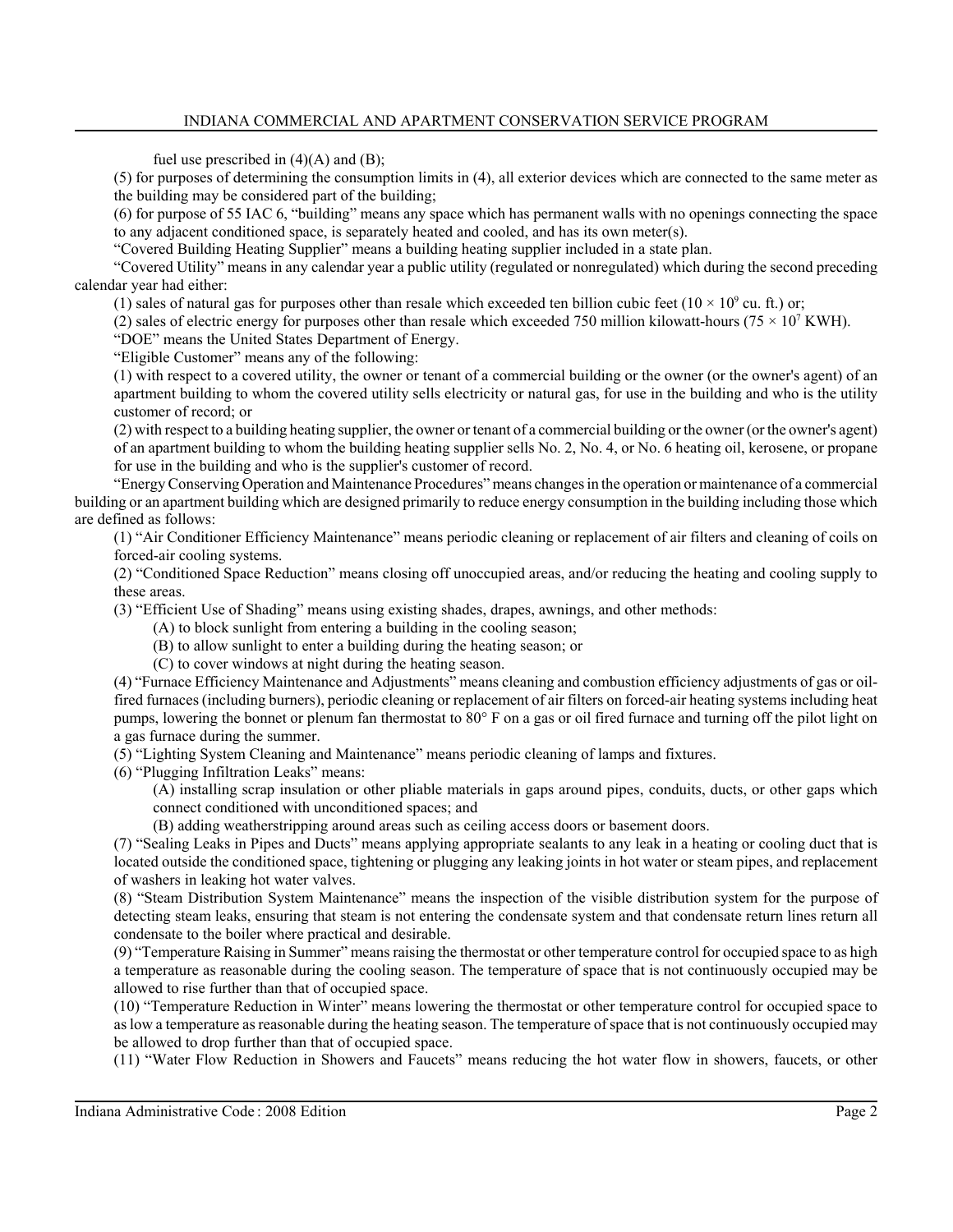equipment as low as reasonable by the use of any practical or feasible method.

(12) "Water Temperature Reduction" means turning the hot water heater off or manually setting back the heater thermostat temperature to as low a temperature as practical, consistent with the needs for hot water.

"Federal Building" means any building or other structure owned in whole or part by the government of the United States or a federal agency, including any structure occupied by a federal agency under a lease-acquisition agreement under which the United States or a federal agency will receive fee simple title under the terms of the agreement without further negotiations.

"Governor" means the governor or chief executive officer of a state or the governor's designee.

"Lead Agency" means a state agency authorized by law or designated by the governor to develop and submit a state plan.

"NECPA" means the National Energy Conservation Policy Act, Public Law 95-619.

"Nonregulated Utility" means a public utility which is not a regulated utility.

"Program Audit" means an on-site inspection of a commercial building or an apartment building carried out in accordance with the requirements of 55 IAC 6.

"Program Information" means the audit announcement and any information dissemination activities related to the CACS program.

"Program Measures" includes the following items:

(1) "Air Conditioner Replacement" means an air conditioner which replaces an existing air conditioner of the same fuel type and which reduces the amount of fuel consumed due to an increase in efficiency.

(2) "Automatic Energy Control System" means devices and associated equipment which regulate the operation of heating, cooling or ventilating equipment based on time, inside and/or outside temperature or humidity, or utility load management considerations in order to reduce energy demand and/or consumption.

(3) "Caulking" means pliable materials used to reduce the passage of air and moisture by filling small gaps such as around window and door frames, around unsealed glass panes, at fixed joints on a building, underneath baseboards inside a building, at electrical outlets, around pipes and wires entering a building, and around dryer vents and exhaust fans. Caulking includes, but is not limited to, materials commonly known as "sealants", and "putty", and "glazing compounds."

(4) "Energy Recovery Systems" means equipment designed primarily to recover building waste energy from sources such as refrigeration or air conditioning for some useful purpose such as heating water.

(5) "Furnace, or Utility Plant and Distribution System Modifications" means installation of the devices or components which are defined as follows:

(A) "Intermittent Pilot Ignition Device (IID)" means a device which, when installed in a gas-fired furnace or boiler, automatically ignites the pilot or burner and replaces a continuously burning pilot light.

(B) "Flue Opening Modification (vent damper)" means an automatically operated damper installed in a gas-fired or oilfired furnace or boiler which:

(i) is installed downstream from the drafthood or barometric damper; and

(ii) conserves energy by substantially reducing the flow of heated air through the chimney when the furnace is not in operation.

(C) "Replacement Burner (oil or gas)."

(i) "Replacement Burner (oil)" means a device which atomizes the fuel oil, mixed it with air, and ignites the fuelair mixture; is an integral part of an oil-fired furnace or boiler (including the combustion chamber); and which, because of its design, achieves a reduction in the oil used from the amount of oil used by the device it replaces. (ii) "Replacement Burner (gas)" means a device designed for installation in an existing gas-fired boiler which uses a fan and/or control mechanisms to supply and control combustion air to achieve an optimal fuel to air ratio for maximum gas combustion efficiency and which, because of its design, achieves a reduction in the gas used from the amount of gas used by the device which it replaces.

(D) "Replacement Furnace or Boiler" means a furnace or boiler, including a heat pump, which replaces an existing furnace or boiler of the same fuel type and provides reduced fuel consumption due to higher energy efficiency of the heating system.

(E) "Distribution System Modifications" means modifications to an energy distribution system and associated components that increase the energy efficiency, such as:

(i) improved flow control devices;

(ii) improved pipes or duct routing to reduce pressure drop and/or heat losses;

(iii) flow balancing mechanisms; or

Indiana Administrative Code : 2008 Edition **Figure 3** : 2008 **Page 3**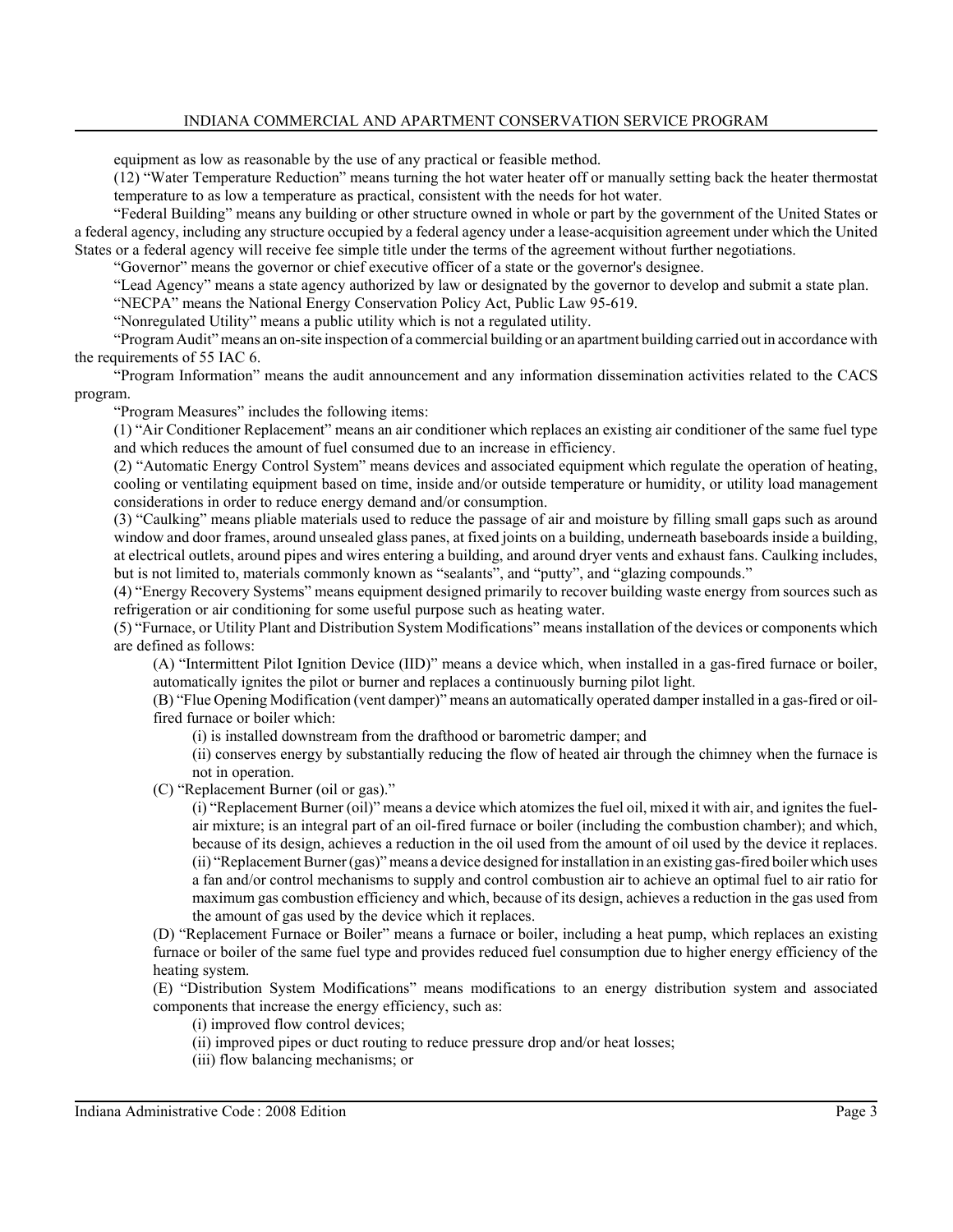(iv) point of use water heaters of the same fuel type.

(6) "Ceiling Insulation" refers to a material, primarily designed to resist heat flow, which is installed between the conditioned area of a building and unconditioned space beneath the roof. When the conditioned area of a building extends to the roof the term "ceiling insulation" applies to such material used beneath the roof. Ceiling insulation also includes such material used on the exterior of the roof.

(7) "Duct Insulation" refers to a material, primarily designed to resist heat flow, which is installed on heating or cooling supply and return ducts in an unconditioned area of a building such as the space above a dropped ceiling.

(8) "Floor Insulation" refers to a material, primarily designed to resist heat flow, which is installed between the lowest conditioned level of a building and a lower unconditioned level. For a structure with an open crawl space, the term "Floor Insulation" also means skirting to enclose the space between the building and the ground.

(9) "Pipe Insulation" refers to a material, primarily designed to resist heat flow, which is installed on:

(A) pipes and fittings carrying hot or cold fluids for space conditioning purposes; or

(B) hot water pipes and fittings with continuous recirculating systems.

(10) "Wall Insulation" refers to a material, primarily designed to resist heat flow, which is installed within or on exterior walls or walls between conditioned and unconditioned areas of a building.

(11) "Water Heater Insulation" refers to a material, primarily designed to resist heat flow, which is wrapped around the exterior surface of the water heater casing.

(12) "Lighting Systems Replacement or Modification" means devices and actions which reduce overall lighting energy consumption and/or demand while maintaining satisfactory lighting levels. These devices and actions include:

(A) Reducing light levels to levels cited in existing applicable guidelines in each are *[sic.]* of the building. This action may include installation of task lighting and reduction of overhead task lighting.

(B) Controlling lamp operating time to limit lighting operation to periods of area use. Installation of local manual switching, time control devices and space use sensing devices is included.

(C) Replacement of lamps with more efficient sources. These devices and actions may include, but are not limited to, replacement of incandescent and fluorescent lighting with lumen-equivalent low energy lamps, replacement of old fluorescent lighting ballasts with new electronic ballasts, or replacement of any fixture type with one (1) or greater lumens per watt efficiency such that total lighting demand can be reduced.

(D) Use of "Daylighting" by automatically switching off electric lights in areas where satisfactory lighting levels can be maintained using either existing windows or skylights in a commercial building or a common area of an apartment building.

(13) "Passive Solar Space Heating and Cooling Systems" means systems that make the most efficient use of, or enhance the use of natural forces–including solar irradiation, winds, night time coolness, and the opportunity to lose heat by irradiation to the night sky–to heat or cool space by the use of conductive, convective, or radiant energy transfer.

(A) "Thermosyphon Air System" which means a solar day time heater attached to the south-facing  $(\pm 45^{\circ})$  of true south) wall of a building which operates either through natural convection or through use of a fan or low power to draw air from near the floor, exposes the air to a solar-heated surface, and discharges heated air near the ceiling, and which is able to be closed off from the conditioned area at night and on cloudy days.

(B) "Solaria/Sunspace System" which means an enclosed structure of glass, fiberglass, or similar transparent material attached to the south-facing (±45° of true south) wall of a structure which absorbs solar heat and utilized air circulation to bring this heat into the building and which is able to be closed off from the structure at night and on cloudy days.

(C) "Window and Door Heat Loss Retardants" refers to those mechanics which significantly reduce winter heat loss through windows by use of external or internal devices such as insulated shades, drapes, movable rigid insulation, awnings, metals or fiberglass solar screening, or heat absorbing films, that cover the windows during the winter both at night and when no appreciable amount of sunlight is entering the window during the day.

(D) "Window and Door Heat Gain Retardants" refers to those mechanisms which significantly reduce summer heat gain through windows in the summer by use of devices such as awnings, solar screens, insulated shades, or heat reflective films.

(14) "Solar Domestic Hot Water Systems" means equipment designed to absorb the sun's energy and to use this energy to heat water for use in a structure other than for space heating, including solar thermosyphon hot water heaters.

(15) "Solar Replacement Swimming Pool Heater" means a device which is used solely for the purpose of using the sun's energy to heat swimming pool water and which replaces a swimming pool heater using electricity, gas or other fossil fuel.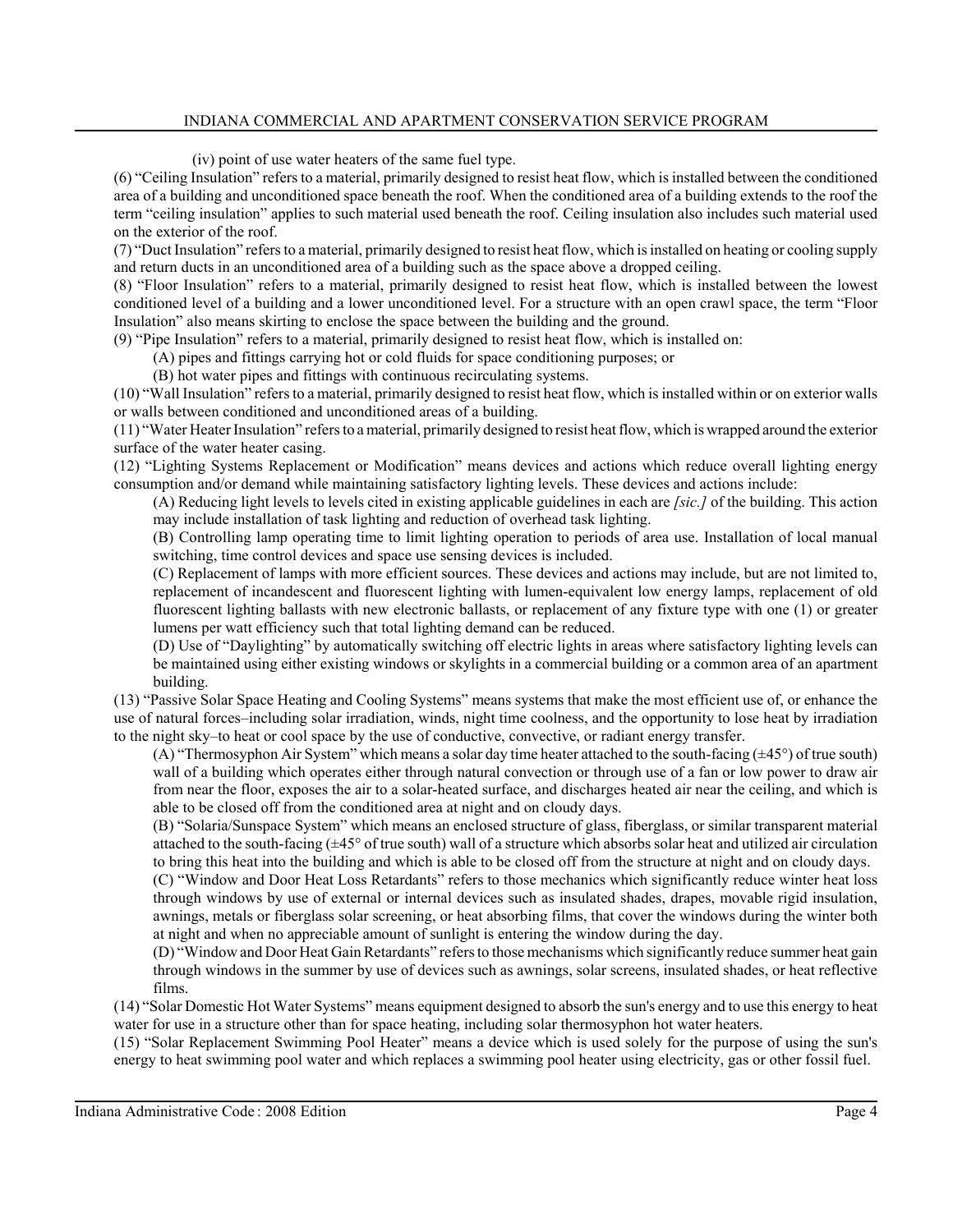(16) "Weatherstripping" means narrow strips of material placed over or in movable joints or windows and doors to reduce the passage of air and moisture.

(17) "Window and Door System Modification" include the measures defined as follows:

(A) "Storm Window" means a window or glazing material placed outside or inside a prime window, creating an insulating airspace, to provide greater resistance to heat flow than the prime window alone.

(B) "Thermal Window" means a window unit with improved thermal performance through the use of two (2) or more sheets of glazing materials affixed to a window frame to create one (1) or more insulating airspaces. It may also have an insulating frame and sash.

(C) "Storm or Thermal Door" means:

(i) a second door, installed outside or inside a prime door, creating an insulating airspace;

(ii) a door with enhanced resistance to heat flow through the glass area, constructed by affixing two (2) or more sheets of glazing material;

(iii) a prime exterior door with an R-value of at least 2; or

(iv) a door that is designed to minimize air exchange during operation, including revolving doors, and double doors with a foyer.

"Public Utility" means any person, state agency, or federal agency which is engaged in the business of selling natural gas or electric energy, or both, for use in commercial buildings or apartment buildings.

"Rate" means any price, rate, charge, or classification made, demanded, observed, or received with respect to sales of electric energy or natural gas, any rule, regulations, or practice respecting any rate, charge or classification, and any contract pertaining to the sales of electric energy or natural gas.

"Rate Making Authority" means authority to fix, modify, approve, or disapprove rates.

"Regulated Utility" means a public utility with respect to whose rates a state regulatory authority has rate making authority.

"Secretary" means the secretary of energy.

"State" means a state, the District of Columbia, and Puerto Rico.

"State Agency" means a state, a political subdivision thereof, or any agency or instrumentality of either.

"State Plan" means a plan developed pursuant to the federal guidelines.

"State Regulatory Authority" means any state agency which has rate making authority with respect to the sales of electric energy or natural gas by any public utility. *(Office of the Lieutenant Governor; Division of Energy; 16 IAC 4-1-2; filed Jun 3, 1985, 10:35 am: 8 IR 1259; readopted filed Dec 2, 2001, 12:30 p.m.: 25 IR 1267) NOTE: Transferred from the Department of Commerce (55 IAC 6-1-2) to the Office of the Lieutenant Governor (16 IAC 4-1-2) by P.L.4-2005, SECTION 150, effective February 9, 2005.*

## **Rule 2. Program Guidelines**

## **16 IAC 4-2-1 Covered utilities**

Authority: IC 4-4-3-21 Affected: IC 4-4-3-8

Sec.1. (a) In Indiana there are eight (8) utilities which presently meet the definition of a "covered utility" and consequently must participate in the CACS program. These utilities include:

Citizens Gas & Coke Utility 2020 N. Meridian Street Indianapolis, IN 46202

Indiana Gas Company 1630 N. Meridian Street Indianapolis, IN 46202

Indiana & Michigan Electric Company 125 E. Washington Street P.O. Box 60 Fort Wayne, IN 46802

Indiana Administrative Code : 2008 Edition **Figure 1, 2008** S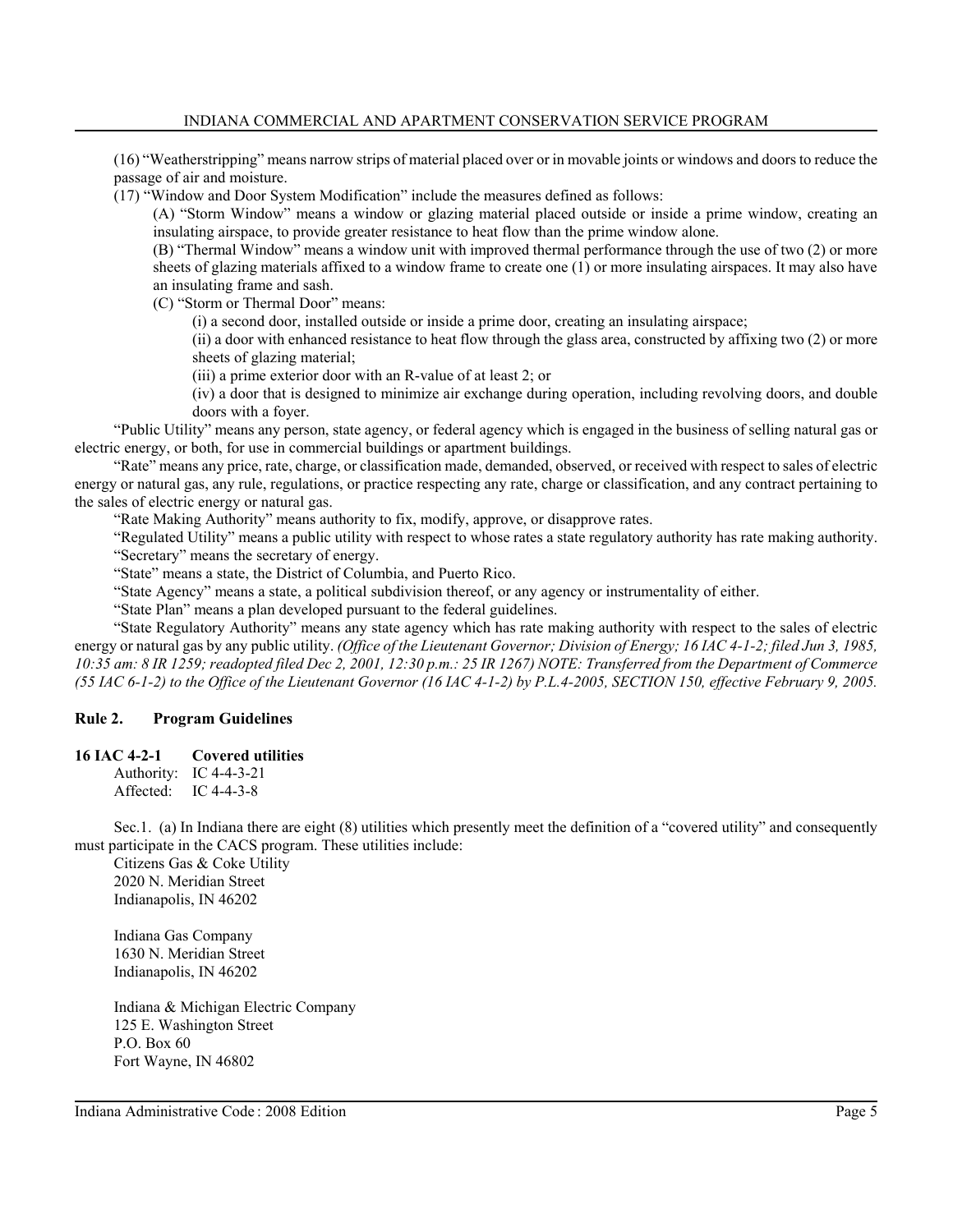Indianapolis Power & Light Company P.O. Box 1595B Indianapolis, IN 46206

Northern Indiana Public Service Company 5265 Hohman Avenue Hammond, IN 46320

Public Service Company of Indiana, Inc. 1000 East Main Street Plainfield, IN 46168

Southern Indiana Gas & Electric Company P.O. Box 569 Evansville, IN 47741

Terre Haute Gas Corporation 632 Cherry Street Terre Haute, IN 47808

(b) There are no nonregulated utilities in Indiana which meet the definiton of a covered utility and are participating in the program.

There are also no building heating suppliers presently covered under the state plan. However, the Lead Agency continually encourages involvement of the various building heating suppliers, the nonregulated utilities and non-covered utilities. These energy suppliers have been informed that they may enter the program at anytime. Plan amendments will be made in accordance with the appropriate rules and regulations subparts should the building heating suppliers or non-covered utilities voluntarily or through executive order become subject to the plan. *(Office of the Lieutenant Governor; Division of Energy; 16 IAC 4-2-1; filed Jun 3, 1985, 10:35 am: 8 IR 1263; readopted filed Dec 2, 2001, 12:30 p.m.: 25 IR 1267) NOTE: Transferred from the Department of Commerce (55 IAC 6-2-1) to the Office of the Lieutenant Governor (16 IAC 4-2-1) by P.L.4-2005, SECTION 150, effective February 9, 2005.*

## **16 IAC 4-2-2 Implementation and monitoring of state plan**

Authority: IC 4-4-3-21 Affected: IC 8-1-12; IC 8-1-13

Sec.2. (a) Each CACS participant as identified in 55 IAC 6-2-1(a) must comply with the state plan.

(b) Neither the department of commerce, division of energy policy nor the public service commission has direct authority to order the utilities to implement the CACS program and enforce the provisions of the state plan. Consequently, the division of energy policy is relying on voluntary compliance with this plan on the part of the covered utilities. Compliance letters of agreement shall be provided to the department of commerce, division of energy policy by the covered utilities. The Lead Agency will forward copies of these letters to the U.S. Department of Energy.

(c) The Lead Agency will monitor the CACS program implementation through a variety of methods including conducting quarterly meetings with the covered utilities, obtaining weekly status reports as to the number of audits requested and performed, investigating any program complaints, and randomly participating in the audit process. Compliance violations will be resolved with the appropriate utility and, if necessary, reported to the public service commission, the state's attorney general's office, and the U.S. Department of Energy.

(d) The Indiana public service commission (PSC) is responsible for the monitoring and enforcement of program accounting and payment of cost considerations. The PSC authority to perform this role is the PSC Act of 1941, IC 8-1-11 *[Repealed by P.L.28- 1975, SECTION 1.]* through IC 8-1-13. *(Office of the Lieutenant Governor; Division of Energy; 16 IAC 4-2-2; filed Jun 3, 1985, 10:35 am: 8 IR 1264; readopted filed Dec 2, 2001, 12:30 p.m.: 25 IR 1267) NOTE: Transferred from the Department of Commerce (55 IAC 6-2-2) to the Office of the Lieutenant Governor (16 IAC 4-2-2) by P.L.4-2005, SECTION 150, effective February 9, 2005.*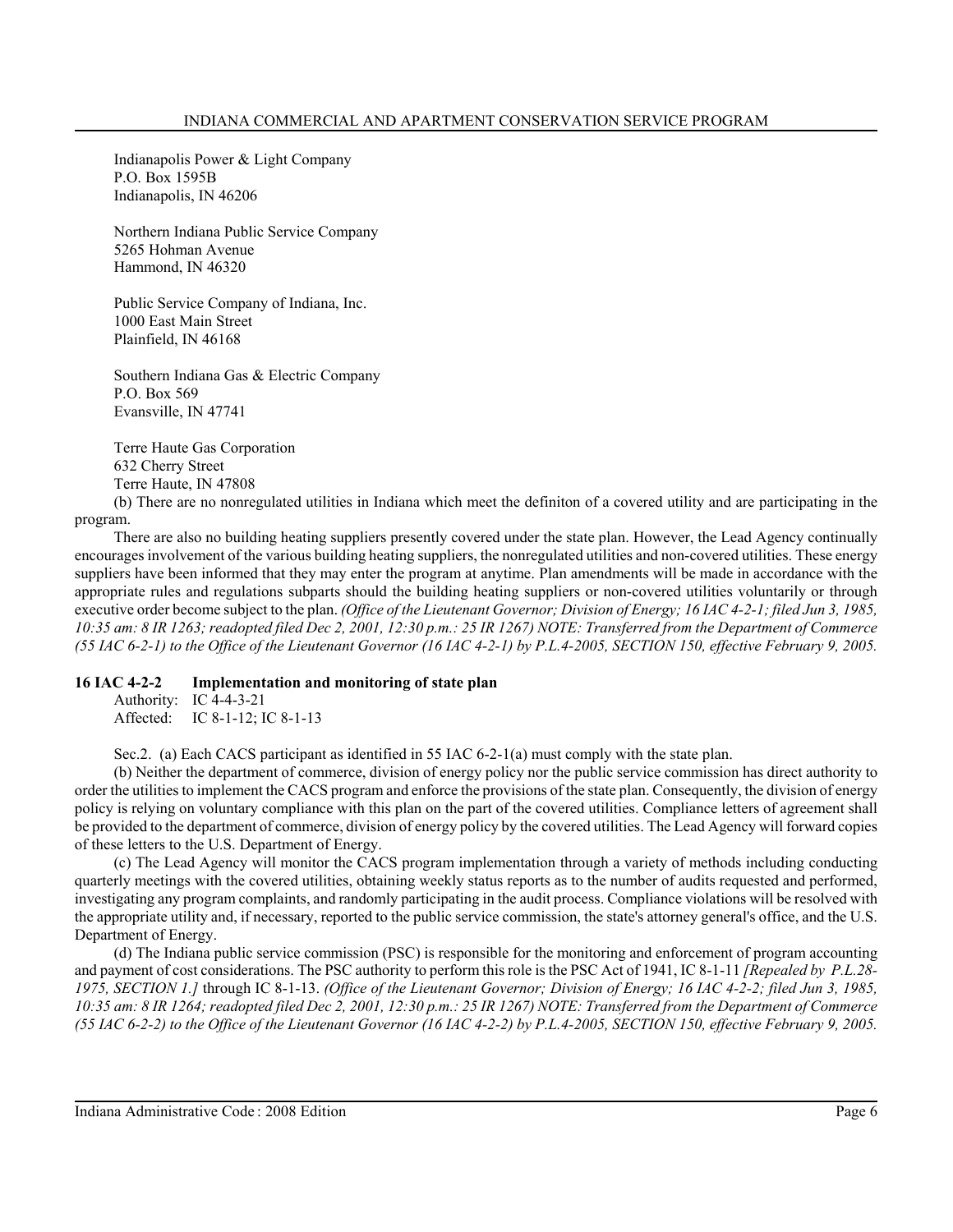## **16 IAC 4-2-3 Program announcement**

Authority: IC 4-4-3-21 Affected: IC 4-4-3-8

Sec.3. (a) Each covered utility shall offer a CACS program audit to each eligible customer no later than twelve (12) months after the approval by DOE of the state plan and every two (2) years thereafter until January 1, 1990. Customers who have requested and received a CACS audit do not have to be sent a subsequent announcement.

(b) The program announcement shall include the following information:

(1) A general overview of the CACS program.

(2) A list of program measures, as identified in the state plan, for the category of buildings owned or occupied by the eligible customer.

(3) A state-provided estimate expressed in percentages of the approximate first year savings, or range of savings, which could result from the installation of each measure.

(4) A list of operation and maintenance procedures, as identified in the state plan, which are designed to reduce energy consumption in the building.

(5) A state-provided estimate expressed in percentages of the approximate first year savings, or range of savings, which could result from the adoption of the procedures. Calculations can be provided for each procedure individually or collectively.

(6) A description of the services offered.

(7) An explanation of how the eligible customer may request a program audit.

(8) A description as to when the customer will receive the audit based upon such factors as serving one (1) geographic area at a time or serving certain types of energy users first. If the audit is not conditioned on such factors, a statement outlining that the audit will be provided within a reasonable time period, convenient to the customer and the utility, should be included in the announcement.

(9) A general statement issued by the Indiana department of commerce/division of energy policy explaining any federal and Indiana tax credits and deductions as related to the program measures and type of building.

(10) The direct cost of the program audit to the customer by type of building.

(11) An explanation that a subsequent customer may obtain upon request a copy of the audit report free of charge, provided that the building has been previously audited.

(c) The offer of a program audit may be conditioned upon nondiscriminatory and reasonable factors such as serving one (1) geographic area at a time or serving certain types of energy users first. Each covered utility shall submit to the Lead Agency for approval prior to program announcement, a proposed schedule for distribution of audit announcements and for responding to audit requests.

(d) The CACS program announcement shall not include advertising for the sale, installation, or financing of any energy conserving product. However, a utility may state in general terms the existence of any financing program for the sale or installation of measures. Also information regarding any products which are not program measures or operation and maintenance procedures as defined in the state plan, shall not be included in the audit announcement.

(e) Each participating utility is required to forward to the Lead Agency, a draft version of the program announcement prior to its intended use. The Lead Agency is responsible for suggesting changes and approving the announcement prior to release.

(f) The covered utilities shall coordinate their initial announcement and all subsequent versions with any covered utility(ies) that also provide service to the same customers.

(g) Utilities are prohibited from unfairly discriminating among measures, operation and maintenance procedures, eligible customers, consulting companies, and contractors in the providing of, and in the content of, information concerning the CACS program announcement and its distribution. *(Office of the Lieutenant Governor; Division of Energy; 16 IAC 4-2-3; filed Jun 3, 1985, 10:35 am: 8 IR 1264; readopted filed Dec 2, 2001, 12:30 p.m.: 25 IR 1267) NOTE: Transferred from the Department of Commerce (55 IAC 6-2-3) to the Office of the Lieutenant Governor (16 IAC 4-2-3) by P.L.4-2005, SECTION 150, effective February 9, 2005.*

# **16 IAC 4-2-4 Program audits**

Authority: IC 4-4-3-21 Affected: IC 4-4-3-8

Sec.4. (a) Each covered utility shall provide a program audit to each eligible customer within a reasonable time after the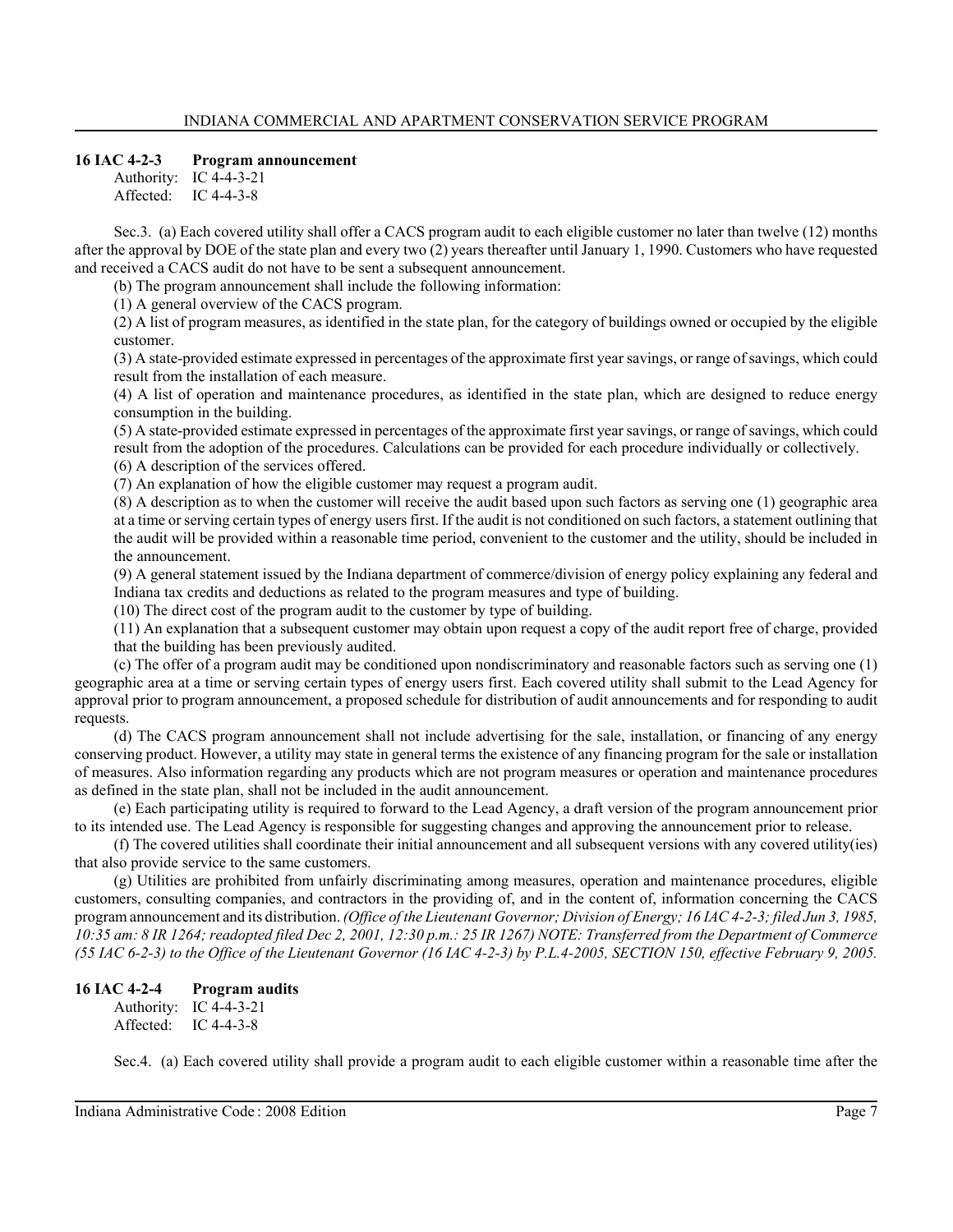request for an audit. Allowances will be made for special circumstances such as difficulty in contacting a customer or determining a convenient audit time.

(b) The covered utilities may condition their audits based upon such factors as serving one (1) geographic area at a time or serving certain type of energy users first. Utilities which decide to condition their audits must provide the Lead Agency with a description of the basis for conditioning and the annual audit schedule.

(c) Each covered utility will use the conversion factors listed in  $(c)(1)-(5)$  in determining the eligibility of a commercial building for a program audit on the basis of the on-site consumption of less than 100 million Btu of a fuel other than electricity or natural gas:

(1) Coal: 24.5 million Btu/short ton.

(2) Distillate fuel oil: 138,690 Btu/gallon.

(3) Liquified *[sic.]* propane gas: 91,500 Btu/gallon. The 91,500 average figure was obtained from the Air Conditioning Contractors of America and the American Gas Association.

(4) Purchased steam: 1160 Btu/pound. This figure was derived from the steam department of the only covered utility which sells the product.

(5) Residual fuel oil: 149,690 Btu/gallon.

(d) The participating utilities serving the same customer base shall coordinate their efforts in determining the eligibility of customers under the CACS program. The utilities may freely exchange applicable audit records, usage records, profile costs for similar buildings where past usage information is not established, and other pertinent information.

(e) Each eligible apartment building customer must certify as a condition for receiving a program audit, that the customer agrees to supply tenants in a timely manner after receipt of the audit, information developed by the audit relating to operation and maintenance procedures and program measures which are applicable to an individual apartment. The covered utilities shall provide to the apartment building customer, brochures, pamphlets, or reports which can be directly distributed to the apartment building residences. The materials must include information on the following items:

(1) conditioned space reduction;

- (2) efficient use of shading;
- (3) plugging infiltration leaks;

(4) temperature raising in summer;

(5) temperature reduction in winter;

(6) water flow reduction in showers and faucets;

(7) water heater temperature reduction;

(8) energy use reduction when the unit is unoccupied.

(f) Each utility participating in the state plan shall provide, upon request, to each eligible customer an on-site program audit which includes, or is conducted in accordance with, the following:

(1) A discussion of the applicable operation and maintenance procedures, emphasizing their importance individually and collectively. The approved procedures for Indiana are:

(A) air conditioner efficiency maintenance;

(B) conditioned space reduction;

(C) efficient use of shading;

(D) furnace efficiency maintenance and adjustments;

(E) lighting system cleaning and maintenance;

(F) plugging infiltration leaks;

(G) sealing leaks in pipes and ducts;

(H) steam distribution system maintenance;

(I) temperature raising in summer;

(J) temperature reduction in winter;

(K) water flow reduction in showers and faucets;

(L) water temperature reduction;

(2) An energy analysis of the building which considers the following approved measures:

(A) air conditioner replacement; (B) automatic energy control system;

(C) caulking;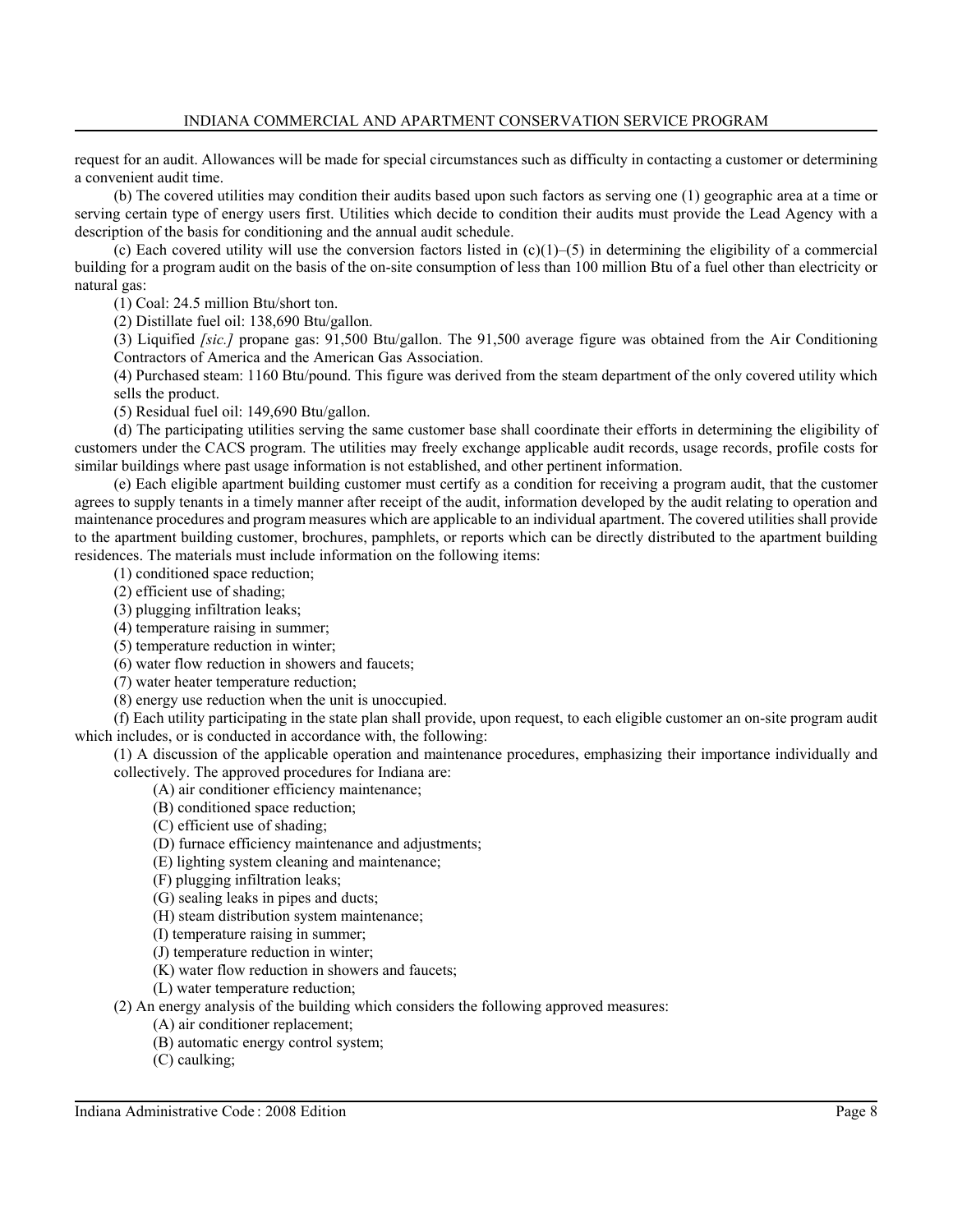- (D) furnace, or utility plant and distribution system modifications;
	- (i) intermittent pilot ignition device;
	- (ii) flue opening modification (vent damper);
	- (iii) replacement burner (oil or gas);
	- (iv) replacement furnace or boiler;
	- (v) distribution system modifications;
- (E) ceiling insulation;
- (F) duct insulation;
- (G) floor insulation;
- (H) pipe insulation;
- (I) wall insulation;
- (J) water heater insulation;
- (K) lighting systems replacement or modifications;
- (L) passive solar space heating and cooling systems;
	- (i) thermosyphon air system;
	- (ii) solaria/sunspace system;
	- (iii) window and door heat loss retardants;
	- (iv) window and door heat gain retardants;
- (M) solar domestic hot water systems;
- (N) solar replacement swimming pool heater;
- (O) weatherstripping;

(P) window and door system modifications;

- (i) storm window;
- (ii) thermal window;
- (iii) storm or thermal door.

(g) The auditor shall determine the applicability of each program measure in the building based upon the applicability factors list in 55 IAC 6-3, Program Measure Applicability Criteria. If a given applicability factor is not met, the auditor need not address the program measure.

(h) Auditors are prohibited from recommending or estimating costs and savings for any measure or procedure which is not approved per listing in the state plan.

(i) Reserved. The audit methodologies to be employed by the utilities will be described in this subsection after the commercial vendor selection process is completed.

(j) Reserved. The method of obtaining the audits results will be described after the commercial vendor selection process is completed.

(k) The audit procedures employed by the selected contractors will be reviewed for completeness; and validated to ensure accuracy and consistency of the audit results conducted within the state. This process will be the responsibility of a technical advisory committee consisting of qualified representatives of the covered utilities and chaired by the Indiana department of commerce, division of energy policy.

(l) The committee members will compare the calculations used to obtain the audit results to the following standards references:

TABLE OF STANDARDS

| <b>NUMBER</b> | <b>TITLE</b>                                                                                                          |
|---------------|-----------------------------------------------------------------------------------------------------------------------|
| ANSI:         |                                                                                                                       |
|               | ANSI/AAMA 1002.9-1977  "Voluntary Specification for Aluminum Combination Storm Windows for External                   |
|               | ANSI/AAMA 1102.7-1977  "Voluntary Specifications for Aluminum Storm Doors"                                            |
|               | ANSI/ASTM B 152-79  "Standard Specification for Cooper Sheet, Strip, Plate, and Rolled Bar"                           |
|               |                                                                                                                       |
|               | ANSI/ASTM D 2156-65 (1975)  "ANSI Standard Method of Tests for Smoke Density in the Flue Gases from Distillate Fuels" |
|               |                                                                                                                       |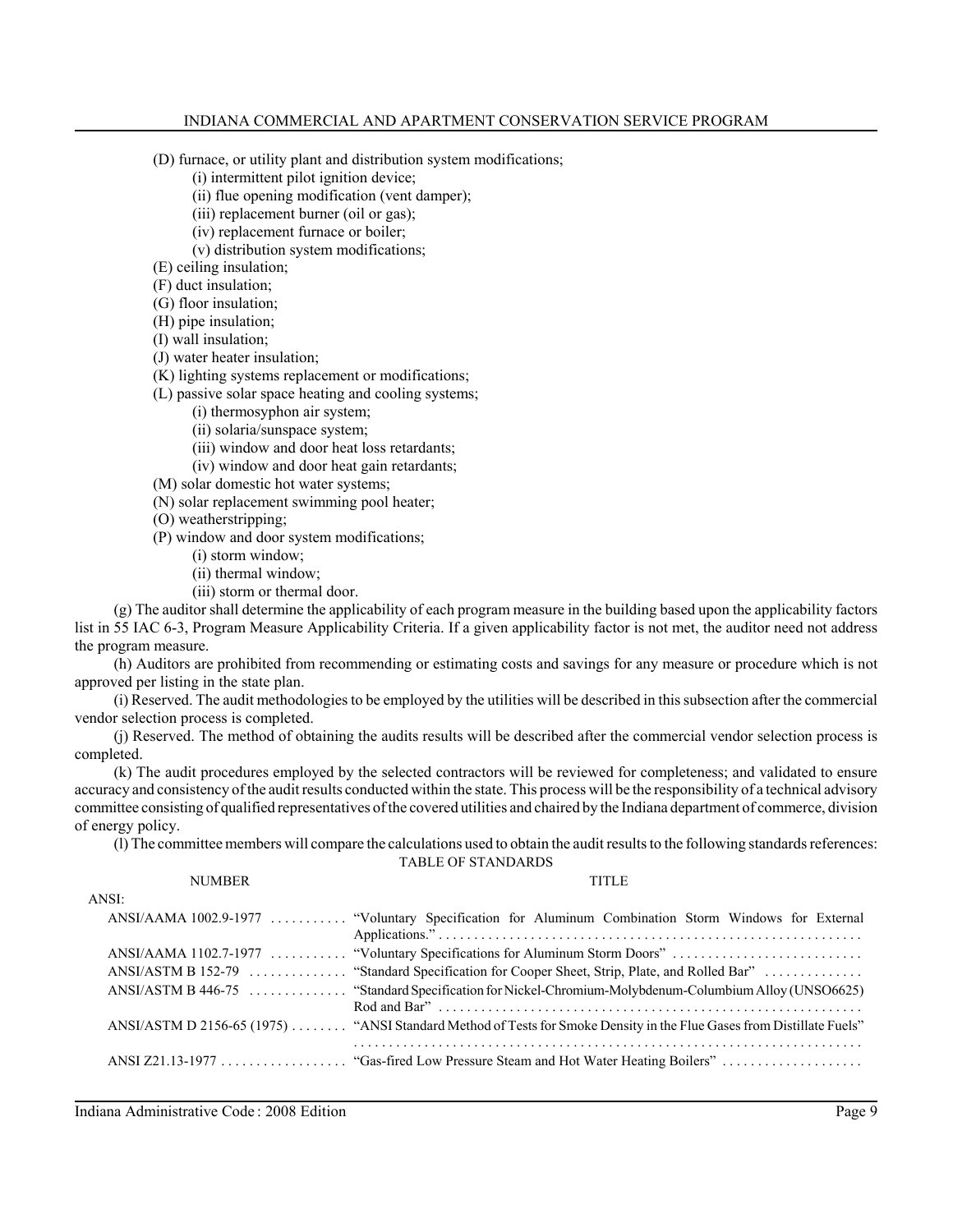|                       | "ANSI Standard for Automatic Gas Ignition Systems and Components"<br>"ANSI Standard for Gas-fired Central Furnaces       |
|-----------------------|--------------------------------------------------------------------------------------------------------------------------|
| ANSI Z21.66-1977      | "ANSI Standard for Electrically-Operated Automatic Vent Damper Devices for Use with                                      |
| ANSI Z21.67-1978      | "ANSI Standards for Mechanically-Actuated Automatic Vent Damper Devices for Use with                                     |
| ANSI Z21.68-1978      | "ANSI Standard for Thermally-Actuated Automatic Vent Damper Devices for Use with Gas-                                    |
|                       | "Performance Requirements for Automatic Pressure Oil Burners of the Mechanical Draft                                     |
|                       |                                                                                                                          |
|                       |                                                                                                                          |
|                       |                                                                                                                          |
|                       |                                                                                                                          |
|                       |                                                                                                                          |
| ANSI/NWMA I.S. $5-73$ |                                                                                                                          |
| <b>ASTM</b>           |                                                                                                                          |
| ASTM C-177-76         | "Standard Test Method for Steady State Thermal Transmission Properties by Means of the                                   |
|                       | ASTM C-236-66 (Reapproved 1971)  "Standard Test Method for Thermal Conductance and Transmittance of Built-up Sections by |
|                       |                                                                                                                          |
| $ASTM C-518-76$       | "Standard Test Method for Steady State Thermal Transmission Properties by the Means of                                   |
| $HH-I-524 B$          |                                                                                                                          |
| $HH-I-530A$           |                                                                                                                          |
| $HH-I-558B$           | "Insulation Blocks, Boards, Blankets, Felts, Sleeving, and Pipe Fitting Coverings"                                       |
| HH-I-573 B            |                                                                                                                          |
| $HH-I-574 B$          |                                                                                                                          |
| $HH-I-585 C$          |                                                                                                                          |
| $HH-I-1030 A$         | "Insulation, Thermal (Mineral Fiber for Pneumatic or Poured Application)"                                                |
| $HH-I-1252 B$         | "Insulation, Thermal Reflective (Aluminum Foil)"                                                                         |
|                       | "Sealing Compound, Silicone Rubber Base (for Caulking, Sealing, and Glazing in Buildings                                 |
|                       | "Sealing Compound, Elastomeric Type, Multi-Component (for Caulking, Sealing, and                                         |
|                       |                                                                                                                          |
|                       |                                                                                                                          |
| $TT-C-00598 C$        | "Caulking Compound, Oil and Resin Type (for Building Construction)"                                                      |
|                       |                                                                                                                          |
|                       |                                                                                                                          |
| HUD: HUD Intermediate |                                                                                                                          |
|                       |                                                                                                                          |
|                       |                                                                                                                          |
| $NFPA: NFPA-31$       |                                                                                                                          |
|                       |                                                                                                                          |

Indiana Administrative Code : 2008 Edition **Figure 2008 Example 2008 Page 10**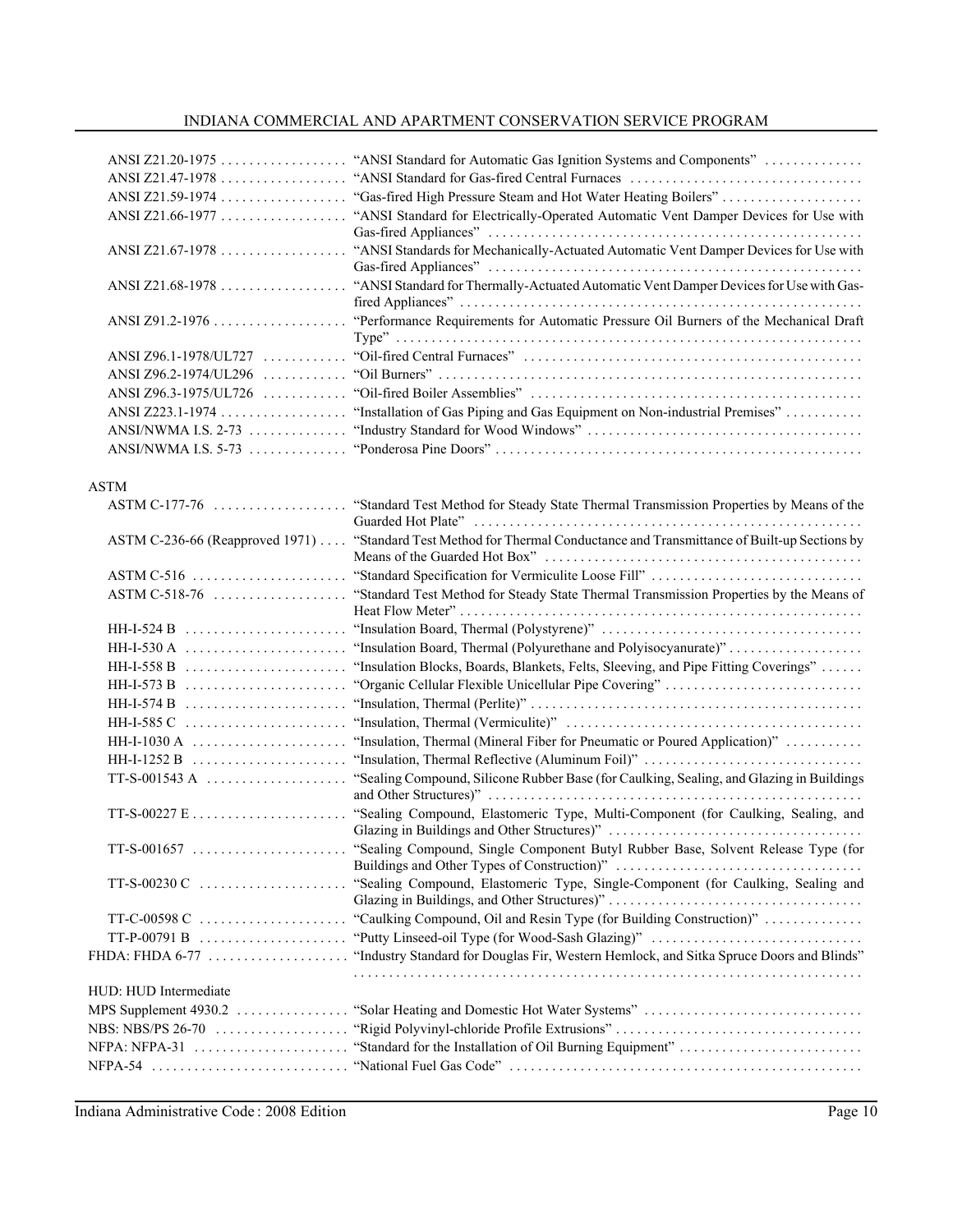| $NFPA-70-1978$                       |                                                                                            |
|--------------------------------------|--------------------------------------------------------------------------------------------|
| $NFPA-211$                           |                                                                                            |
| Sandia Laboratories Report           |                                                                                            |
|                                      | "Performance Evaluation of Wind Energy Conversion Systems Using the Method of Bins"        |
| <b>UL: UL 599</b>                    |                                                                                            |
| $ASTM C-520$                         | "Standard Method for Density of Granular Loose-fill Insulation"                            |
| $ASTM C-570-72$                      | "Specification for Oil and Resin Based Caulking Compound for Building Construction"        |
| ASTM C-578                           | "Standard Specification for Preformed, Block-Type Cellular Polystyrene Thermal Insulation" |
| $ASTM C-755-73$                      | "Standard Recommended Practice for Selection for Vapor Barriers for Thermal Insulation"    |
| $ASTM C-790-74$                      | "Standard Recommended Practices for Use of Latext Sealing Compounds"                       |
| $ASTM C-792-75$                      | "Standard Test Method for Effects of Heat Aging on Weight Loss, Cracking, and Chalking     |
| $ASTM C-797-75$                      | "Standard Recommended Practices and Terminology for Use of Oil- and Resin-Based Putty      |
| $ASTM C-804-75$                      | "Standard Recommended Practices for Use of Solvent Release Type Sealants"                  |
| ASTM C-834-76                        |                                                                                            |
| ASTM D-257-78                        | "Test for DC Resistance or Conductance of Insulating Materials"                            |
| ASTM C-1622-63 (Reapproved 1975)     | "Standard Method of Test for Apparent Density of Rigid Cellular Plastics"                  |
| $ASTM E-84$                          | "Standard Test Method For Surface Burning Characteristics of Building Materials"           |
|                                      | "Standard Test Method for Water Vapor Transmission of Materials in Sheet Form"             |
|                                      | "Standard Methods of Fire Tests of Building Construction and Materials"                    |
|                                      |                                                                                            |
|                                      | "Standard Test Method for Rate of Air Leakage Through Exterior Windows, Curtain Walls      |
| $ASTM E-576-76$                      | "Standard Test Method for Dew/Frost Point of Sealed Insulating Glass Units in Vertical     |
|                                      | "Standard Recommended Practice for Preparing, Cleaning, and Evaluating Corrosion Test      |
| BPCA: BOCA Research Report No. 72-23 |                                                                                            |
| EPA: EPA Report No. 600/2-75-069a    |                                                                                            |
| Federal Specifications:              |                                                                                            |
| $HH-I-515D$                          | "Insulation, Thermal (loose-fill for Pneumatic or Poured Application): Cellulosic or Wood  |

Illuminating Engineering Society Standards

(m) In the event that calculations do not exist in standard reference, the committee will review the calculations for accuracy as well as all assumptions used in the cost/savings calculations to determine appropriateness and reasonableness.

(n) Covered utilities are prohibited from discriminating unfairly among eligible customers in providing program audits. (o) Unfair discrimination among program measures in conjunction with the Indiana CACS program is prohibited. *(Office of the Lieutenant Governor; Division of Energy; 16 IAC 4-2-4; filed Jun 3, 1985, 10:35 am: 8 IR 1265; readopted filed Dec 2, 2001, 12:30 p.m.: 25 IR 1267) NOTE: Transferred from the Department of Commerce (55 IAC 6-2-4) to the Office of the Lieutenant Governor (16 IAC 4-2-4) by P.L.4-2005, SECTION 150, effective February 9, 2005.*

## **16 IAC 4-2-5 Results of audit**

Authority: IC 4-4-3-21 Affected: IC 4-4-3-8

Sec.5. (a) The covered utilities shall provide to each eligible customer who receives a program audit the following information: (1) A report of the type, quantity, and rate of energy consumption of the audited building.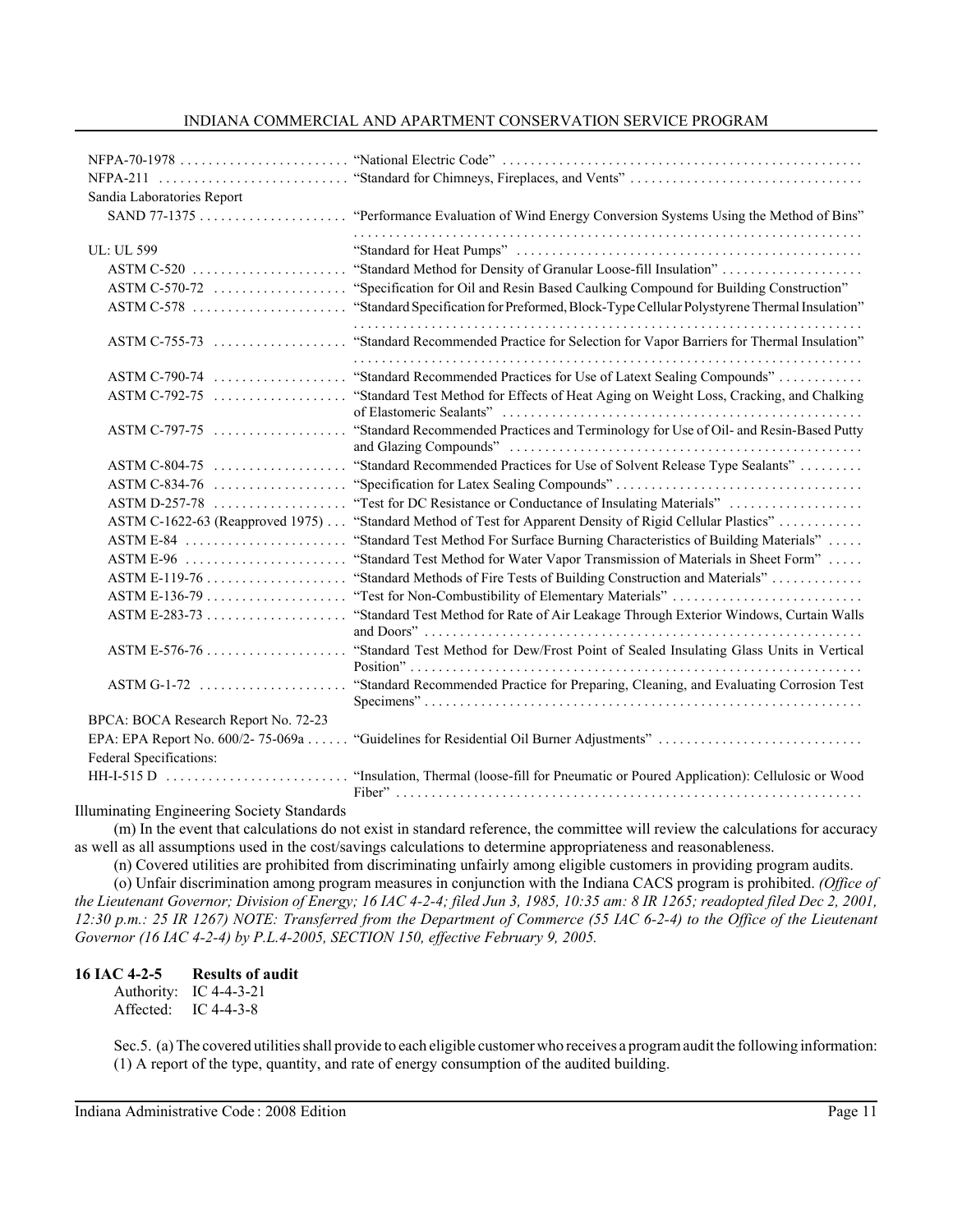(2) Identification and explanation of the applicable energy conserving operation and maintenance procedures defined in 55 IAC 6-2-4(f)(1) which would be appropriate for the building, as well as an indication of the energy savings to result from the application of these procedures.

(3) A report on the need, if any, for the combined purchase and installation costs of all applicable program measures defined in 55 IAC 6-2-4(f)(2). This report shall include information on:

(A) The approximate combined cost, expressed in dollars or range of dollars, of purchasing and installing the program measures. The Lead Agency will provide the utilities with cost estimates for each measure for the four (4) HUD regions located within the state. This information will be obtained through surveys of local suppliers, contractors, and trade associations.

(B) An estimate of the energy savings, expressed in dollars or a range of dollars, which could accrue during the first year after installation of each applicable measure. Estimates do not have to be provided for caulking and weatherstripping.

The customer shall be advised in writing, that the cumulative effect of installing multiple measures may be less than the sum of each measure installed individually. The following disclosure statement shall be contained in the written audit report.

"The procedures used to make these estimates have been evaluated by the state of Indiana, Indiana department of commerce, division of energy policy for accuracy. However, the actual installation costs incurred, and possible energy savings resulting from the installation of any measure, may be different from the estimates provided by your auditor. Although the estimates are based on measurements of your building, they are also based on certain assumptions which may not apply in your situation. Further, the total energy cost savings from the installation of several measures will be less than the total savings estimated for each measure installed individually."

(C) The simple payback for all recommended program measures except caulking and weatherstripping wherever feasible.

(D) An explanation of how to find more specific information on the purchase, financing and installation of program measures and information on other commercially available audit services. As a minimum, the auditor can fulfill this requirement by referring the customer to the appropriate section in the telephone yellow pages or to the type of commercial businesses that could perform the specific installation or audit services. Additionally, auditors should note the availability of energy service companies which provide a shared savings approach to conservation services or financing, if there are any located in the area.

Auditors shall not recommend any supplier, contractor, or lender who supplies, installs, or finances the sale or installation of any energy conserving product.

(b) In the event that the audit results are not presented at the conclusion of the audit, the auditor will show the customer a typical audit format and discuss how to interpret the actual measures and procedure calculations when received. If the auditor performs the calculations other than on-site, the results must be returned to the customer in-person or by mail within ten (10) working days following the date of the audit. Utilities which do not provide the results of the audit in person are required to inform the customer of the opportunity to discuss the results of the audit with a qualified utility employee or utility contractee. As a minimum, the auditor shall provide a telephone number which the customer can call to discuss the results. *(Office of the Lieutenant Governor; Division of Energy; 16 IAC 4-2-5; filed Jun 3, 1985, 10:35 am: 8 IR 1269; readopted filed Dec 2, 2001, 12:30 p.m.: 25 IR 1267) NOTE: Transferred from the Department of Commerce (55 IAC 6-2-5) to the Office of the Lieutenant Governor (16 IAC 4-2-5) by P.L.4-2005, SECTION 150, effective February 9, 2005.*

## **16 IAC 4-2-6 Duplicate audits**

Authority: IC 4-4-3-21 Affected: IC 4-4-3-8

Sec.6. (a) Covered utilities are not required to conduct a CACS program audit of any commercial or apartment building which was audited previously pursuant to this plan. An exception to the above could occur if a subsequent customer requested a new audit rather than receiving a copy of the report from the previous audit, or the use of the building changed warranting a new audit.

(b) Utilities are not required to conduct a program audit of any building which received an energy audit under the grant programs for schools and hospitals and buildings owned by units of local government and public care institutions. The Lead Agency will provide the utilities a list of the schools and hospitals which have received an energy audit since the inception of the program in 1979.

This list will be updated on a periodic basis and distributed to the participating entities.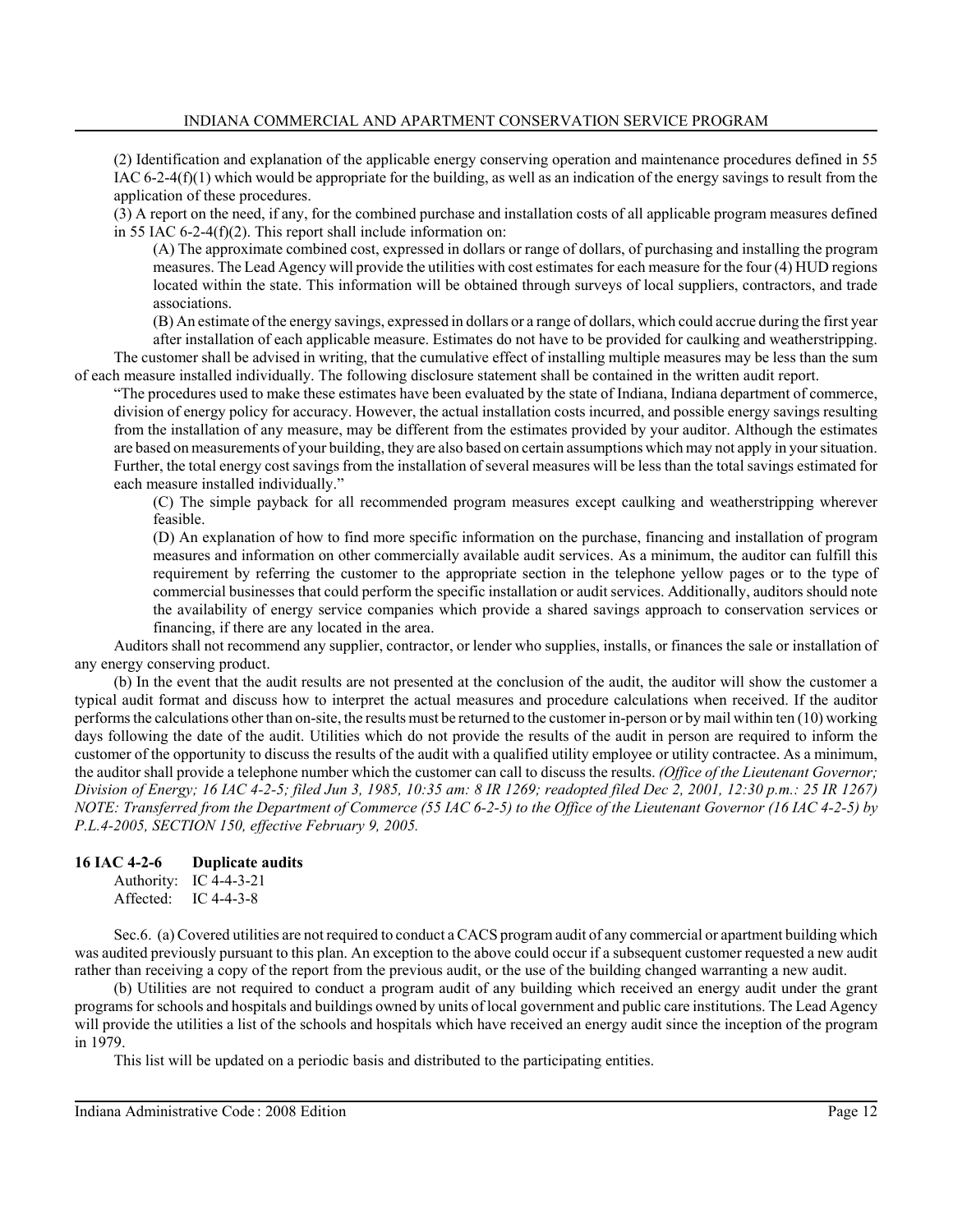(c) Utilities are encouraged to coordinate their efforts to avoid duplication of audits. *(Office of the Lieutenant Governor; Division of Energy; 16 IAC 4-2-6; filed Jun 3, 1985, 10:35 am: 8 IR 1270; readopted filed Dec 2, 2001, 12:30 p.m.: 25 IR 1267) NOTE: Transferred from the Department of Commerce (55 IAC 6-2-6) to the Office of the Lieutenant Governor (16 IAC 4-2-6) by P.L.4-2005, SECTION 150, effective February 9, 2005.*

#### **16 IAC 4-2-7 Auditor qualifications**

Authority: IC 4-4-3-21 Affected: IC 4-4-3-8

Sec.7. (a) Each person who performs a CACS program audit shall possess the following qualifications:

(1) A general understanding of commercial and apartment building construction, particularly a knowledge of the heating and cooling systems, heat transfer and related environmental effects, the different types and applications of program measures and any relevant state installation standards.

(2) The capability to conduct the audit including:

(A) a familiarity with the program operation and maintenance procedures;

(B) the capability to determine the applicability of the program measures;

(C) a proficiency in pertinent auditing procedures for each applicable program measure;

(D) a working ability to calculate or determine the steady state efficiency of a furnace or boiler;

(E) a general knowledge of pneumatic, electrical and hydronic control systems and their applicability to automatic energy control systems;

(F) an understanding of the inter-relationship between the various loads in the eligible building population including the ability to anticipate the corresponding effect on one load of changes to the other;

(G) a general knowledge of lamps and lighting systems used in commercial and multi-family buildings;

(H) a general knowledge of the functions and operating characteristics of steam systems in commercial and apartment buildings, as well as the various types and symptoms of steam system failure; and

(I) an understanding of automatic energy control systems and the relationships among the occupants, the structure and the mechanical and lighting systems (energized systems).

(3) A general knowledge of the nature of solar energy and its applications.

(4) A general knowledge of utility rates.

(b) A determination as to whether an individual is qualified will be based on the results of a state-administered test designed to evaluate the potential auditor's knowledge of  $(1)$ – $(4)$  above.

(c) The auditor's test is available to all persons in a non-discriminatory manner. However, individuals who are not employed by, or are not under a CACS program contractual employment relationship with a covered utility, will receive a restricted license. Such an individual cannot perform a sanctioned CACS program audit. An unrestricted license will be issued if the auditor becomes employed by a utility, or a utility's subgrantee, within one (1) year of the original test date. An auditor candidate may take the exam three (3) times in any consecutive thirty (30) day period. Further testing iterations must be approved by the Lead Agency. *(Office of the Lieutenant Governor; Division of Energy; 16 IAC 4-2-7; filed Jun 3, 1985, 10:35 am: 8 IR 1270; readopted filed Dec 2, 2001, 12:30 p.m.: 25 IR 1267) NOTE: Transferred from the Department of Commerce (55 IAC 6-2-7) to the Office of the Lieutenant Governor (16 IAC 4-2-7) by P.L.4-2005, SECTION 150, effective February 9, 2005.*

## **16 IAC 4-2-8 Subsequent customers**

Authority: IC 4-4-3-21 Affected: IC 4-4-3-8

Sec.8. (a) Each covered utility shall retain in its files, for not less than ten (10) years from the date of the program audit, a report of each program audit performed pursuant to the CACS program.

(b) A covered utility shall make available to any customer who would be an eligible customer except for the fact that the building had previously been audited under the CACS program, a copy of the program audit report.

(c) A covered utility may perform a new audit of a building which was previously audited under the CACS program instead of providing the report described in subsection (b) if the customer requests a new audit after being informed of the cost of the audit and the availability of the previous audit report.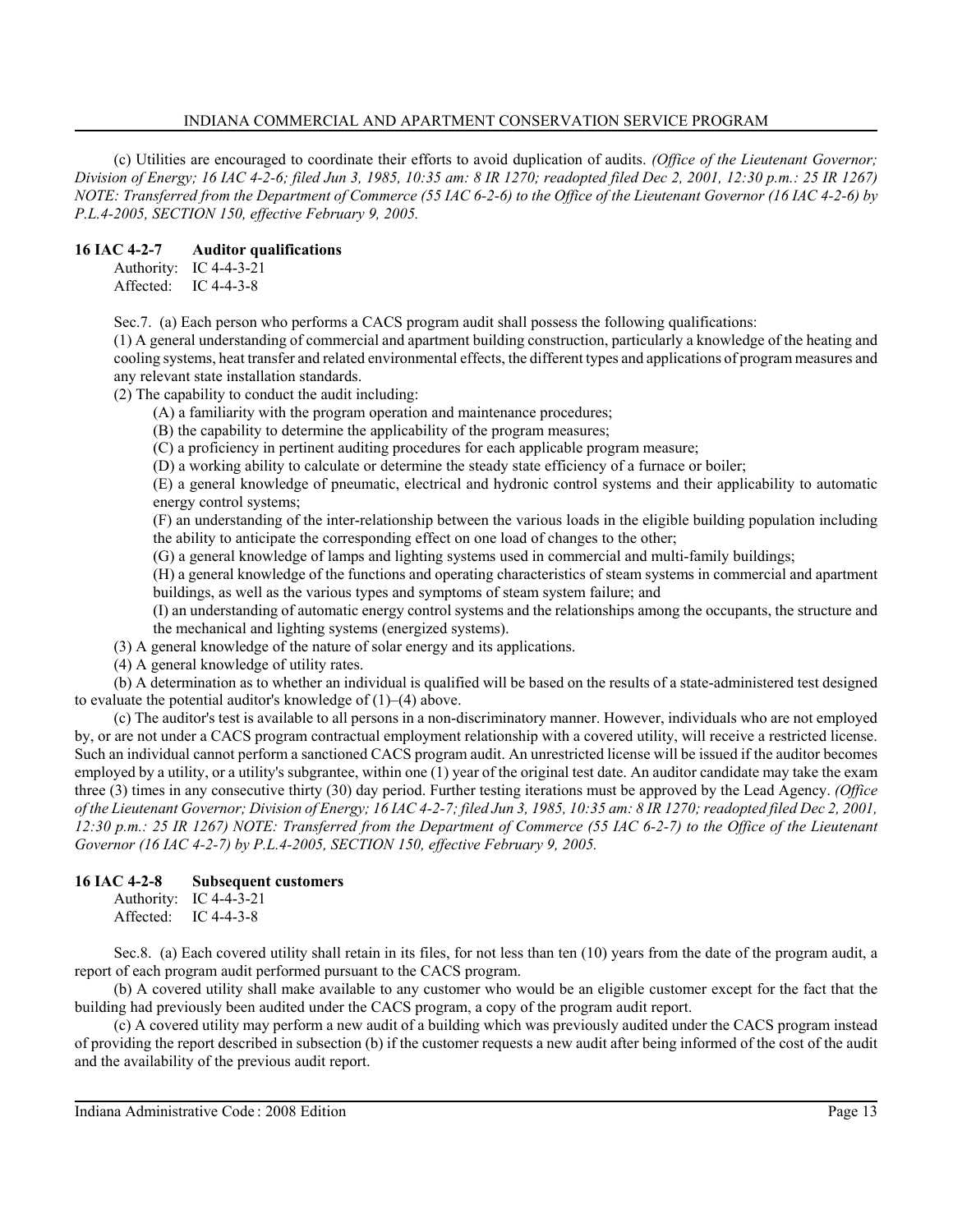(d) The public service commission of Indiana concurs that the covered utilities may perform new audits of buildings previously audited under the CACS program at current audit costs. The commission's decision was based upon such factors as customer confidentiality problems, lack of relevance of out-dated audit information, and change of building use.

(e) Each covered utility shall inform each subsequent customer of the availability of a report of a previous audit. The utility may use the audit announcement procedures to fulfill this requirement. There shall be no direct cost to the subsequent customer for obtaining a copy of the report. *(Office of the Lieutenant Governor; Division of Energy; 16 IAC 4-2-8; filed Jun 3, 1985, 10:35 am: 8 IR 1271; readopted filed Dec 2, 2001, 12:30 p.m.: 25 IR 1267) NOTE: Transferred from the Department of Commerce (55 IAC 6-2-8) to the Office of the Lieutenant Governor (16 IAC 4-2-8) by P.L.4-2005, SECTION 150, effective February 9, 2005.*

#### **16 IAC 4-2-9 Accounting and payment of cost**

Authority: IC 4-4-3-21 Affected: IC 4-4-3-8

Sec.9. (a) Reserved. The accounting and payment of cost procedures will be incorporated per the adoption and promulgation by the public service commission of Indiana of Cause No. 37425 concerning accounting and record keeping practices. *(Office of the Lieutenant Governor; Division of Energy; 16 IAC 4-2-9; filed Jun 3, 1985, 10:35 am: 8 IR 1271; readopted filed Dec 2, 2001, 12:30 p.m.: 25 IR 1267) NOTE: Transferred from the Department of Commerce (55 IAC 6-2-9) to the Office of the Lieutenant Governor (16 IAC 4-2-9) by P.L.4-2005, SECTION 150, effective February 9, 2005.*

#### **16 IAC 4-2-10 Customer billing**

Authority: IC 4-4-3-21 Affected: IC 4-4-3-8

Sec.10. (a) Customer billing for CACS program fees shall be conducted in the following manner:

(1) Every charge by a covered utility to an eligible customer for any portion of the costs of carrying out a program audit pursuant to this plan, that is charged to the customer for whom the program audit is performed, shall be stated separately on the billing from the cost of providing utility service. At the option of the utility, CACS program charges can be reflected on the monthly statement or on an entirely separate billing.

(2) The customer's payment of any CACS program charges may be included with the payment for service and fuel. Utilities which receive a payment which includes payment for both utility service and CACS program costs shall first credit repayment for utility service with the balance credited to the CACS program charges. Exceptions will be made if the customer requests an alternate distribution of payment in writing.

*(Office of the Lieutenant Governor; Division of Energy; 16 IAC 4-2-10; filed Jun 3, 1985, 10:35 am: 8 IR 1271; readopted filed Dec 2, 2001, 12:30 p.m.: 25 IR 1267) NOTE: Transferred from the Department of Commerce (55 IAC 6-2-10) to the Office of the Lieutenant Governor (16 IAC 4-2-10) by P.L.4-2005, SECTION 150, effective February 9, 2005.*

#### **16 IAC 4-2-11 Coordination of plan with local, state, and federal conservation programs**

Authority: IC 4-4-3-21 Affected: IC 4-4-3-8

Sec.11. (a) The Lead Agency shall be responsible for coordinating the Indiana CACS program plan with local, state, and federal conservation programs. This coordination effort will be enhanced by the fact that the Lead Agency, the Indiana department of commerce, division of energy policy, is also the state agency responsible for the administration of the majority of conservation programs conducted within the state. The program manager and staff will be informed no less than quarterly of the status and direction of the Indiana CACS program. Ongoing discussions concerning the interfacing of the CACS program and the multitude of conservation programs directed by the state will also occur. The programs administered by the Lead Agency include:

Indiana Energy Information Center Residential Conservation Service Program Energy Conservation Financial Assistance Program Residential Energy Management Program Community Outreach Program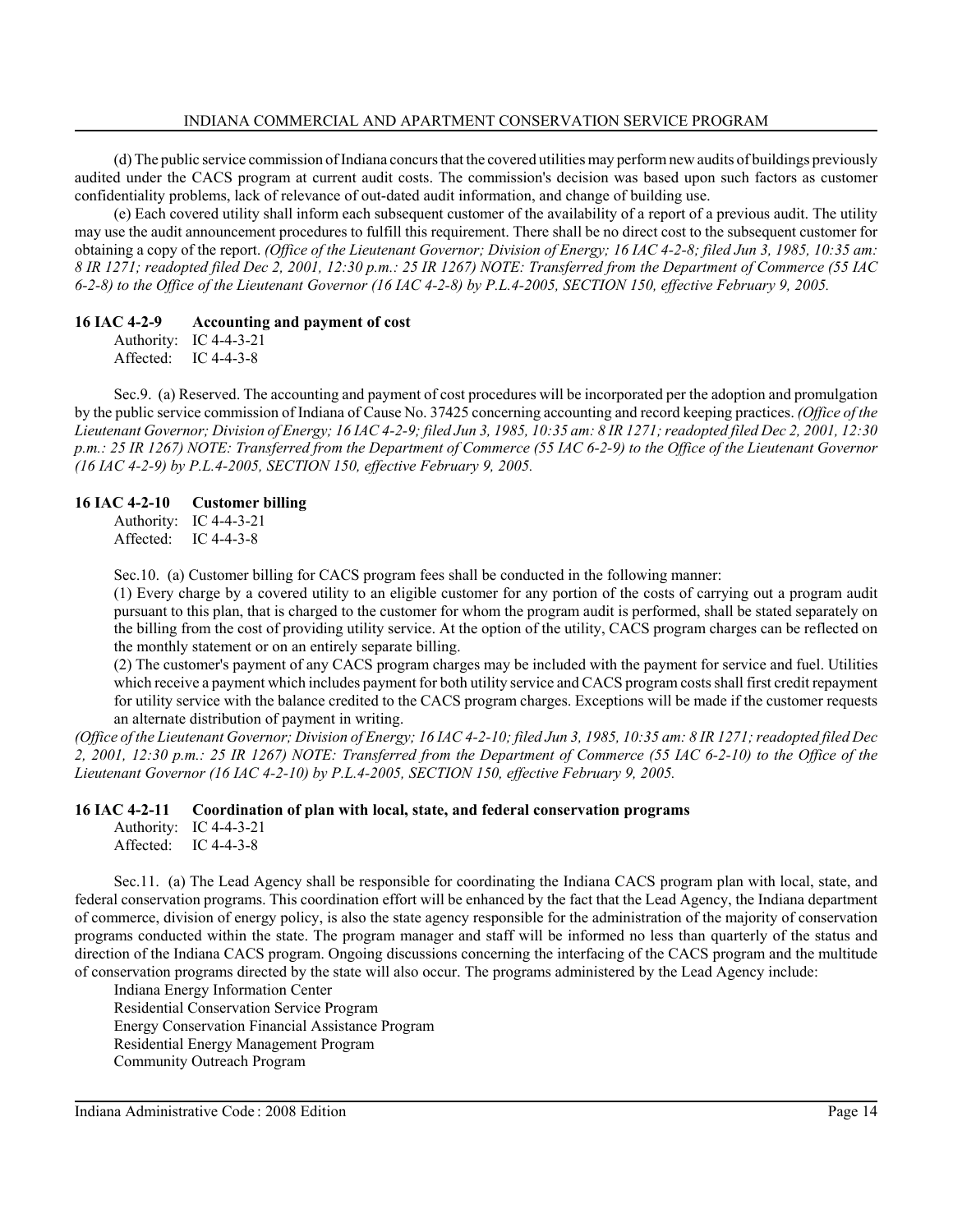Energy Education in Schools Schools and Hospital Grant Program

Energy Extension Service Program

(b) Covered utilities and other interested organizations such as the Citizen's Action Coalition, the Apartment Association, the Public Service Commission of Indiana, and the Building Owners and Managers Association will continue to be advised and asked for their contributions, if any, at quarterly advisory committee meetings. This committee was initiated in December of 1983 and will continue their responsibilities throughout the existence of the CACS program.

(c) The state public service commission will be advised of any subsequent amendments to the plan or regulation changes which may affect their orders.

(d) Utilities with eligible customers outside the state shall coordinate with the Lead Agency to resolve any implementation differences. *(Office of the Lieutenant Governor; Division of Energy; 16 IAC 4-2-11; filed Jun 3, 1985, 10:35 am: 8 IR 1271; readopted filed Dec 2, 2001, 12:30 p.m.: 25 IR 1267) NOTE: Transferred from the Department of Commerce (55 IAC 6-2-11) to the Office of the Lieutenant Governor (16 IAC 4-2-11) by P.L.4-2005, SECTION 150, effective February 9, 2005.*

## **16 IAC 4-2-12 Home heating suppliers**

Authority: IC 4-4-3-21 Affected: IC 4-4-3-8

Sec.12. (a) A home heating supplier can voluntarily request to participate in the CACS program by informing the Lead Agency through written correspondence of its intentions. The Lead Agency will consider the ability of the supplier to satisfy the program requirements, any waivers requested, and the resources of the supplier.

(b) Upon adequate demonstration to the governor that the resources of the supplier to *[sic.]* not enable it to comply with a particular requirement, this requirement may be waived after thorough review.

(c) Participating suppliers may request voluntary withdrawal from the program by submitting a written statement to the Lead Agency. *(Office of the Lieutenant Governor; Division of Energy; 16 IAC 4-2-12; filed Jun 3, 1985, 10:35 am: 8 IR 1272; readopted filed Dec 2, 2001, 12:30 p.m.: 25 IR 1267) NOTE: Transferred from the Department of Commerce (55 IAC 6-2-12) to the Office of the Lieutenant Governor (16 IAC 4-2-12) by P.L.4-2005, SECTION 150, effective February 9, 2005.*

## **16 IAC 4-2-13 Reports and recordkeeping**

Authority: IC 4-4-3-21 Affected: IC 4-4-3-8

Sec.13. (a) The state of Indiana will submit a report to the assistant secretary no later than July 1 following the state plan approval and annually thereafter through July 1, 1990, covering the twelve (12) month period ending the preceding April 1.

(b) The report, at a minimum, shall include the following:

(1) The number and nature of program audits requested from, and provided by, each covered utility for commercial and apartment buildings. This information shall be reported separately by category of building.

(2) Estimated state and utility costs of implementing the CACS program.

(3) The number of eligible customers by category of building, if known.

(4) Copies of the latest audit announcement.

(c) The information required to complete the annual report will be derived from records maintained by the Lead Agency and participating utilities. Prior to submission of the report, a standardized format sheet will be forwarded to each utility for their completion.

(d) The utilities shall maintain records, for the twelve (12) months prior to and the twelve (12) months following the customer's audit, which indicate the amount and cost of energy purchased.

(e) The Lead Agency shall provide to the assistant secretary additional information that may be deemed essential to the Department of Energy's implementation of the CACS program. The covered utilities shall provide to the Lead Agency, if requested, information which will assist in fulfilling the additional federal requirements.

(f) The participating utilities shall retain a copy of the report of the results of each program audit, on file for ten (10) years from the date of the audit. *(Office of the Lieutenant Governor; Division of Energy; 16 IAC 4-2-13; filed Jun 3, 1985, 10:35 am: 8 IR 1272; readopted filed Dec 2, 2001, 12:30 p.m.: 25 IR 1267) NOTE: Transferred from the Department of Commerce (55 IAC 6-2-13) to the*